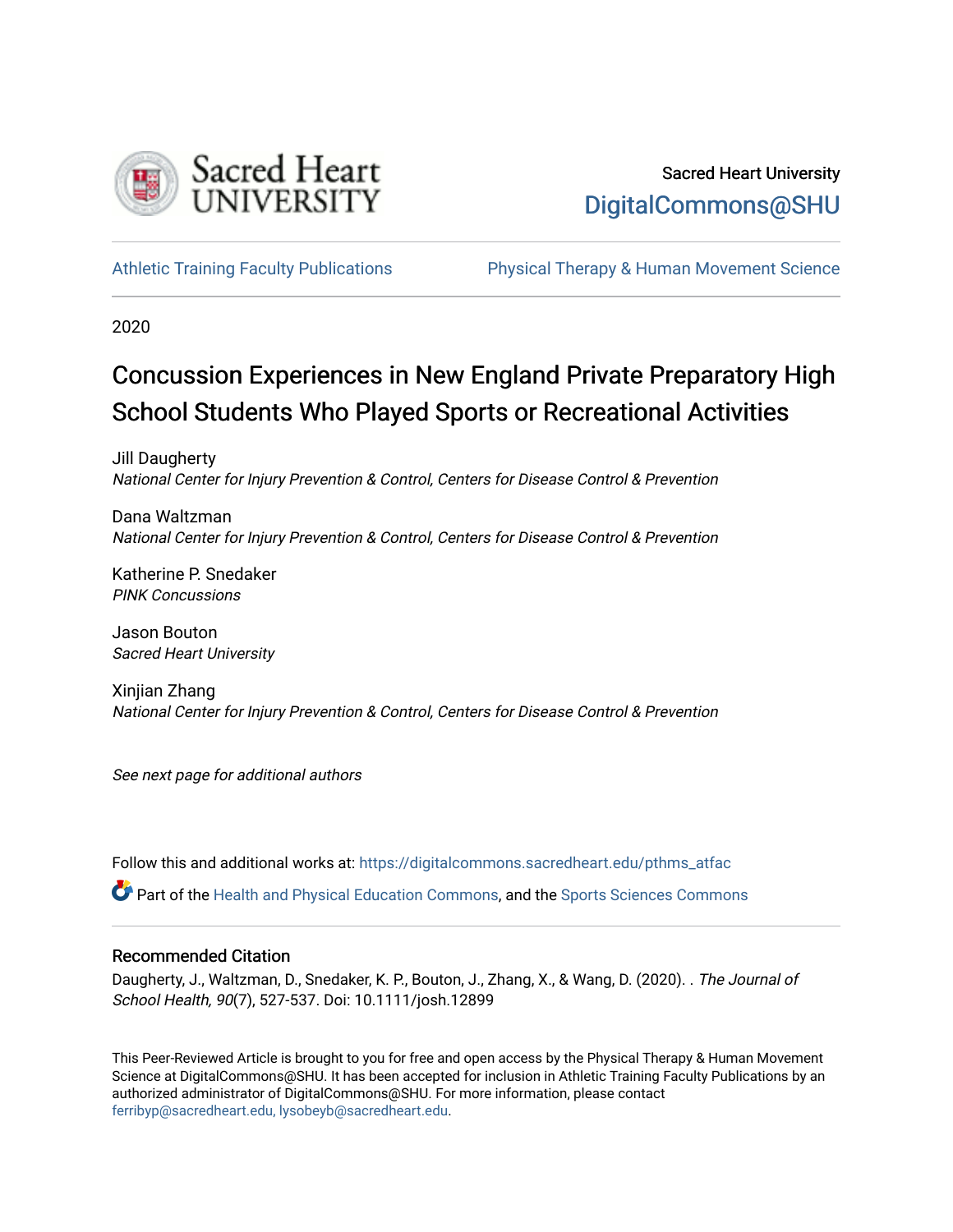### Authors

Jill Daugherty, Dana Waltzman, Katherine P. Snedaker, Jason Bouton, Xinjian Zhang, and David Wang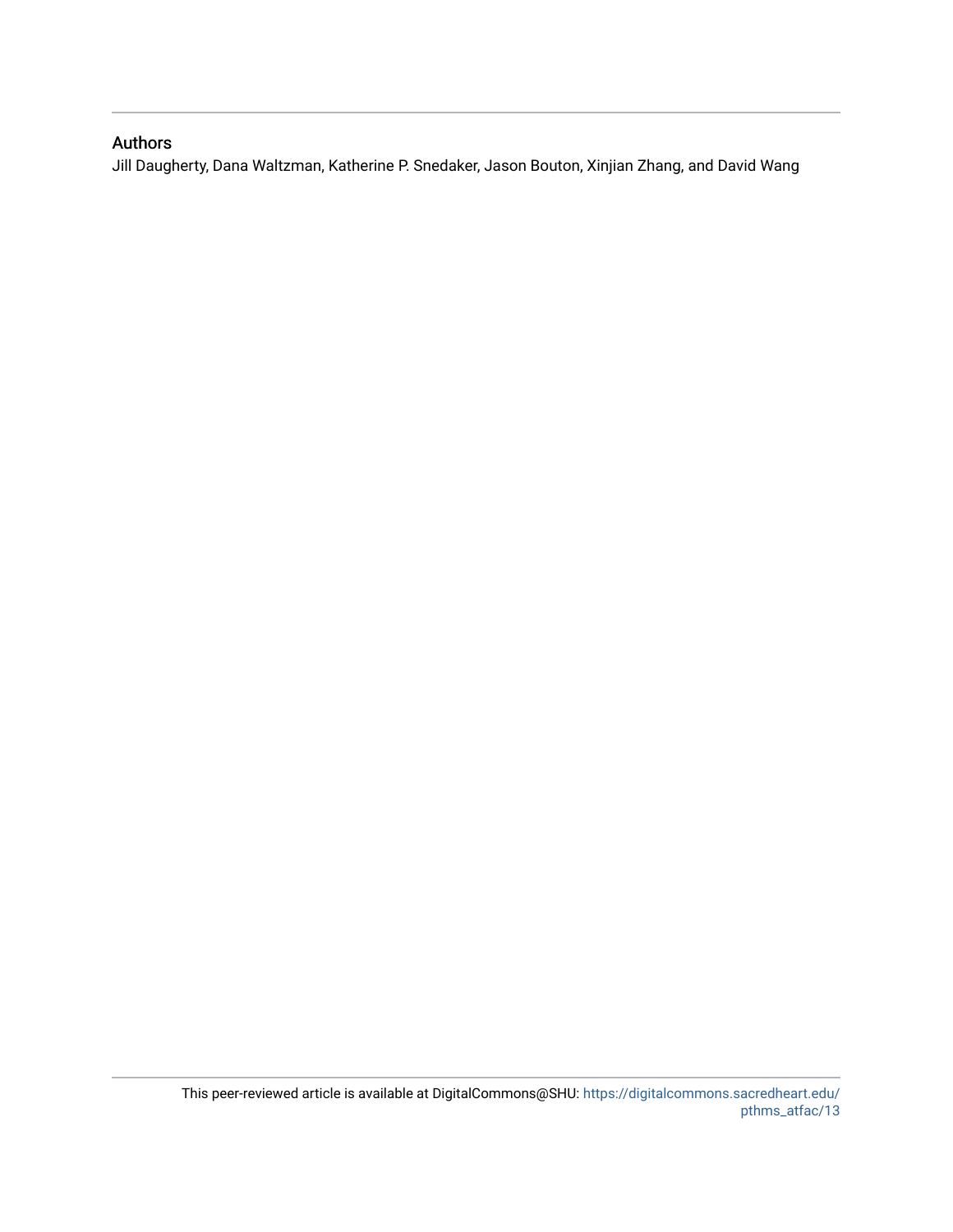

RESEARCH ARTICLE



# **Concussion Experiences in New England Private Preparatory High School Students Who Played Sports or Recreational Activities**

**JILL DAUGHERTY, MPH, PhDa DANA WALTZMAN, PhDb KATHERINE P. SNEDAKER, LCSW<sup>c</sup> JASON BOUTON, MS ATC CSCS PES CMSd XINJIAN ZHANG, PhDe DAVID WANG, MD MS<sup>f</sup>**

#### **ABSTRACT**

**BACKGROUND** Sports- and recreation-related (SRR) activities are a major cause of adolescent concussions. Most adolescent SRR concussion research has been conducted among public school students. As private schools are qualitatively different from public schools (eg, location, socioeconomic status, sports played), this study explores the concussion experiences of a large group of private high school students.

**METHODS** We surveyed 2047 New England private preparatory high school students who played sports or engaged in a recreational activity in 2018 about the sports they played, and their self-reported concussion experiences (eg, age at first concussion, if concussions were sports- or recreation-related). Descriptive, bivariate, and multivariate statistics are presented.

**RESULTS** One-third (33.0%) of students who reported engaging in sport- or recreation-related activities self-reported experiencing a concussion in their lifetime. A higher percentage of boys, students who played contact sports, and those who played multiple seasons of school sports reported a concussion. Sex, contact level of primary sport played, and age of first concussion were also significantly associated with reporting a sports- or recreation-related concussion.

**CONCLUSIONS** A sizeable proportion of private preparatory high school students reported experiencing a concussion, with some students at higher risk. Private preparatory high school-specific concussion prevention strategies may be needed.

**Keywords:** concussions; school sports; injury prevention; private schools.

**Citation:** Daugherty J, Waltzman D, Snedaker KP, Bouton J, Zhang X, Wang D. Concussion experiences in New England private preparatory high school students who played sports or recreational activities. J Sch Health. 2020; 90: 527-537. DOI: 10.1111/josh.12899

Received on June 24, 2019 Accepted on January 9, 2020

**P**articipation in high school sports has consistently grown in the last 3 decades.<sup>1</sup> Whereas the benefits of sports participation are many (eg, improvements in health and emotional well-being, academic performance, and leadership and teamwork skills), $2-4$  risk for injury, such as concussion [also known as mild traumatic brain injury or mild traumatic brain injury (TBI)], is also inherent in sports. A concussion is caused by a bump, blow, or jolt to the head or by a hit to the body that causes the head and brain to

move rapidly back and forth. This rapid movement can cause the brain to bounce around or twist in the skull, creating chemical changes in the brain.<sup>5</sup> A recent study reported that one in every 5 adolescents has experienced a concussion at some point in their lives.<sup>6</sup> Additionally, research has found that concussions might be increasing over time: between 2007 and 2013, emergency department visits for TBIs among children and adolescents in the United States increased.<sup>7</sup> A major cause of TBIs among youth are

a Epidemiologist, (jdaugherty@cdc.gov), National Center for Injury Prevention & Control, Centers for Disease Control & Prevention, 4770 Buford Highway, Atlanta, GA 30341 bBehavioral Scientist, (dwaltzman@cdc.gov), National Center for Injury Prevention & Control, Centers for Disease Control & Prevention, 4770 Buford Highway, Atlanta, GA 30341

c Founder and Executive Director, (katherine@pinkconcussions.com), PINK Concussions, 15 Shorefront Park, Norwalk, CT 06854

dHead Athletic Trainer, (jbouton@kingschoolct.org), NEPSAC District 4 SMAC Representative, Founding Chair, FAA Athletic Trainers Organization, Adjunct Faculty, Sacred Heart University, 1450 Newfield Avenue, Stamford, CT 06905

eStatistician, (xaz8@cdc.gov), National Center for Injury Prevention & Control, Centers for Disease Control & Prevention, 4770 Buford Highway, Atlanta, GA 30341

f Clinical Director, (dwang01@connecticutchildrens.org), Elite Sports Medicine, Connecticut Children's Medical Center, 399 Farmington Ave, Farmington, CT 06032

Address correspondence to: Jill Daugherty, Epidemiologist, (jdaugherty@cdc.gov), National Center for Injury Prevention & Control, Centers for Disease Control & Prevention, 4770 Buford Highway, Atlanta, GA 30341.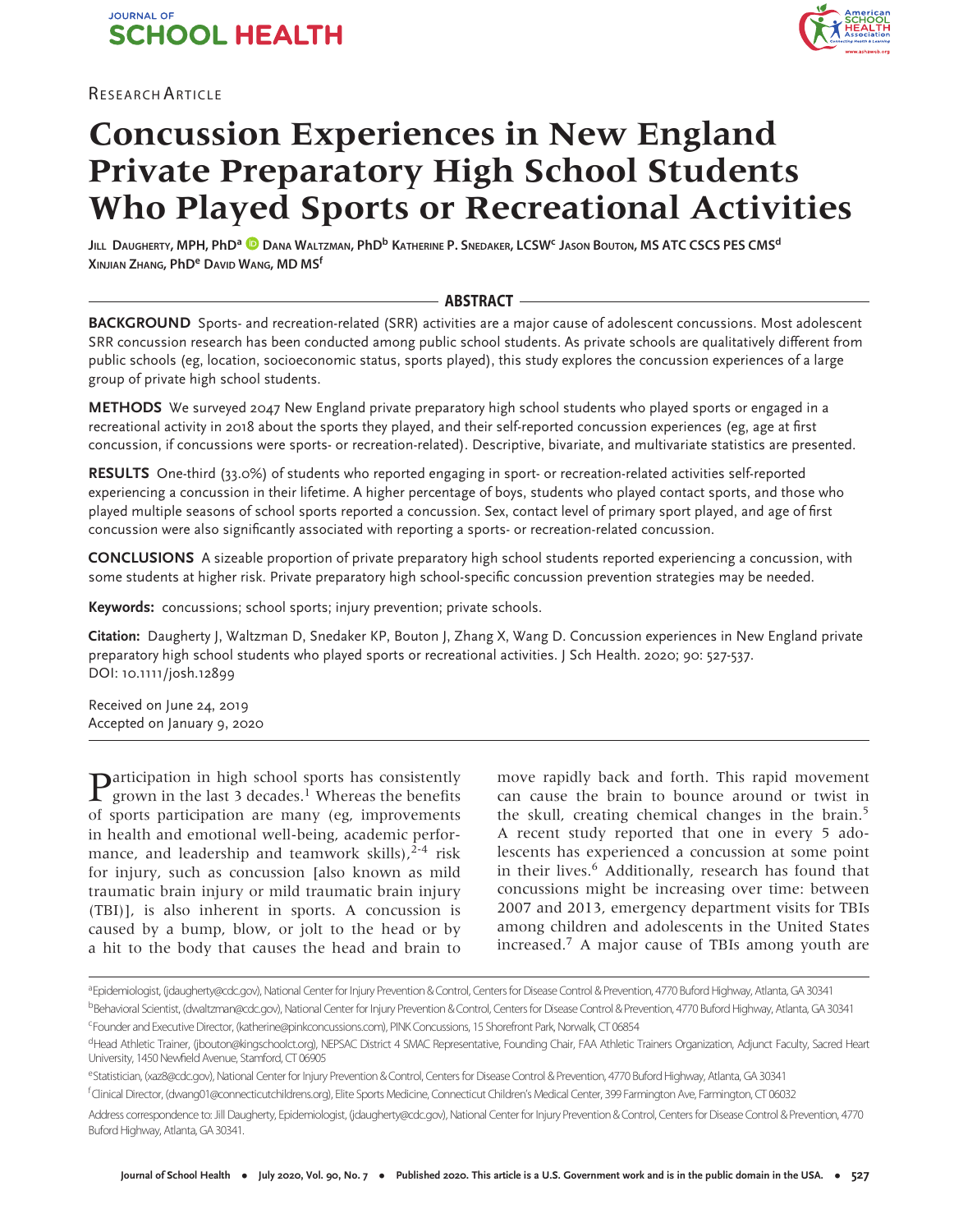sports- and recreation-related activities, $8$  particularly among adolescents. A 2018 national study reported that over 15% of high school students reported having at least one sport- or recreation-related concussion in the past 12 months.<sup>9</sup> Studies have further suggested that children and adolescents may be at particular risk of experiencing a concussion because of specific neurological and physiological factors.10-12 In addition, concussion affects children and adolescents differently compared to adults. For example, children may take longer to recover from a concussion compared to adults<sup>13-16</sup> and an early concussion may put children at risk for later behavioral and cognitive problems.17 It is critical for the public health community to measure risks of concussions and their prevalence among adolescents accurately in order to better focus prevention and management efforts.

To date, most of the surveillance information about concussions has been conducted with samples of public school students. For example, in the National High School Sports-Related Injury Surveillance Study's High School Reporting Information Online (High School RIO), a common source of sports-related concussion data, 85% of participating high schools are public schools.18 Data from the US Department of Education have demonstrated, however, there are systematic differences between public and private schools, in terms of resources, socioeconomics, student make-up, and location.<sup>19</sup> Evidence also has suggested that the athletic experiences in private versus public schools can be different. $20$  For example, some private schools mandate students participate in a sport or athletic activity.21 Although beneficial, this could also potentially increase exposure to injury and concussion. Private schools may also offer a variety of athletic options (for example, archery, crew, sailing, squash) not typically found in public schools.21 In addition, youth sports TBI and concussion state laws do not always apply to private school students.<sup>22</sup>

There is a crucial gap in knowledge about the concussion experience of private high school students who play a sport or engage in a recreational activity. The purpose of this study is to explore the lifetime concussion prevalence, proportion of concussions that were sports-related, and concussions that occurred during school sports among students attending private high schools by sex, contact level of their primary sport, number of seasons played, and age of first concussion.

#### **METHODS**

Self-reported data were collected as part of a project from Pink Concussions, a non-profit organization whose mission is to improve pre-injury education and awareness and post-injury medical care for women and girls affected by TBI.23 The project aimed to explore the experiences and attitudes toward concussion among a convenience sample of private preparatory high school students. Eight schools from the New England Preparatory School Athletic Council (NEPSAC) were selected to participate in this project. These schools are located in Connecticut, Maine, Massachusetts, and Rhode Island. Two additional schools of similar size and socioeconomic status in New York were included but are not part of NEPSAC. Six of the 10 schools are day schools, 3 are boarding schools, and 1 school is a mix of day and boarding. All schools in the sample and in NEPSAC more widely have at least one full-time certified athletic trainer on staff. IRB approval was obtained from the Connecticut Children's Medical Center (CCMC IRB#18-018). An opt-out letter was sent to all parents in the 10 schools. The children of those parents who opted out were not given the opportunity to complete the survey. The findings and conclusions in this manuscript are those of the authors and do not necessarily represent the official position of the US Centers for Disease Control and Prevention.

#### **Participants**

Data were collected from 2122 male and female private high school students between April and May 2018. Seventy-five students (3.5%) were excluded from the final analysis because they did not report playing a sport or engaging in a recreational activity, for a final sample size of 2047.

#### **Instrumentation**

The survey questions for the analysis included:

- What is your primary sport?
- What level of sport do you play? (school-based, elite/premier, recreational)
- How many seasons of sports do you play a year?
- Have you ever had a concussion? (definition of concussion provided: ''a concussion is a blow to the head followed by a variety of symptoms that may include any of the following: headache, dizziness, loss of balance, blurred vision, 'seeing stars,' feeling in a fog or slowed down, memory problems, poor concentration, nausea, or throwing up. Getting 'knocked out' or being unconscious does not always occur with a concussion.'')
- How old were you when you sustained your first concussion?
- How many of your concussions were related to organized sports?
- Of your sports-related concussions, how many did you receive while playing for your school?

In addition to these questions, the survey asked the students to report their sex (male, female) and grade in school (freshman, sophomore, junior, senior). The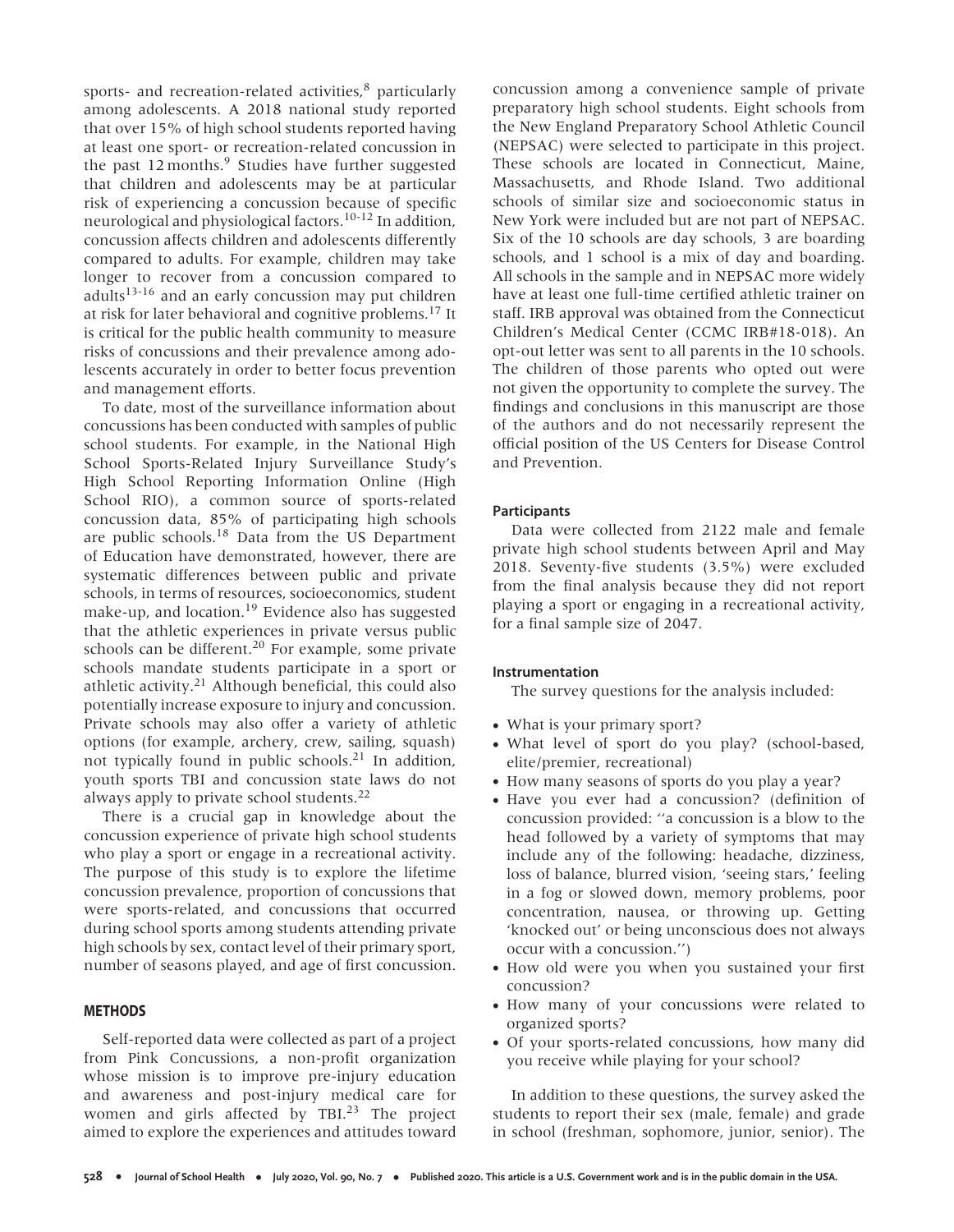survey was field tested a year earlier with 365 students at the KING School for readability, reliability, and validity.

#### **Procedure**

Students were asked if they were willing to complete an anonymous online survey during an advisory period on a school day. The student's advisor emailed the link to the survey at the beginning of the advisory period. Participation was voluntary and no incentives were offered. The survey took on average 3 minutes to complete. The average response rate across the 10 schools was 68% of total student enrolled in that academic year.

#### **Data Analysis**

Descriptive statistics for the study variables were computed. Concussion experience (ever having a concussion; number of sports-related concussions (0, 1, 2 or more); and number of school sports-related concussions (0, 1, 2 or more)) was stratified by sex of the student athlete, contact level of primary sport played, level of sport played (school sports only, elite/premier sports only, or recreation sport only), number of seasons of school sports played, and age of first concussion. The question assessing number of sports-related concussions was limited to those respondents who reported having ever experienced a concussion (676/2047, or 33.0% of sample) (see Figure 1 for flow-chart of questions and corresponding sample sizes). Seventy-eight (11.5%) of those respondents who reported ever having a concussion did not respond to the sports concussion question, for a total sub-sample of 598. An analysis (not shown) determined students who did not answer this question were not statistically significantly different than those who did in terms of contact level of sport, sex, type of sport played, or number of seasons of school sport played. The question assessing number of school sports-related concussion was limited to those respondents (1) who reported having ever experienced a sports-related concussion and (2) reported only playing school sports ( $N = 293/598$  concussed student athletes who answered the sports-related concussion question). Seventeen respondents (5.5%) skipped this question.

Each primary sport listed by respondents was classified into a 3-level ordinal variable by level of contact based on the potential for physical contact between players and/or playing surface and intensity.24-27 The levels include ''collision or contact sports'' (such as football and soccer), ''limited contact sports'' (such as baseball and volleyball), and ''noncontact sports'' (such as track and field and tennis). Student athletes also indicated whether they played 1, 2, or 3 seasons of sports at school and/or an Figure 1. **Flow-Chart of Concussion-Related Questions and Samples Sizes**



\*Only asked of students who reported playing only school-based sports

elite/premier level of sport outside of school. Thirtyseven (of a total of 1352, or 2.7%) students reported playing multiple number of school sports seasons (for example, they reported playing both 1 and 2 seasons of school sports, or playing both 2 and 3 seasons of school sports). They were dropped from analyses assessing the impact of number of seasons of school sports played as it was unclear how many seasons they actually played. However, these students who were dropped from the analysis were no more likely to report having experienced a concussion than those who remained. To examine potential differences in concussion experience by level of sport (school, elite/premier, or recreation) played, the analytic sample was limited to those student athletes who selected only one level of sport (ie, those respondents who indicated they played both school sports and an elite/premier level sport were not included). Of the 37 dropped respondents, 19 (51.4%) from above were subsequently added back into the analysis of level of sport played as they played school sports exclusively (the remaining 18 also reported playing either elite/premier or recreation sports in addition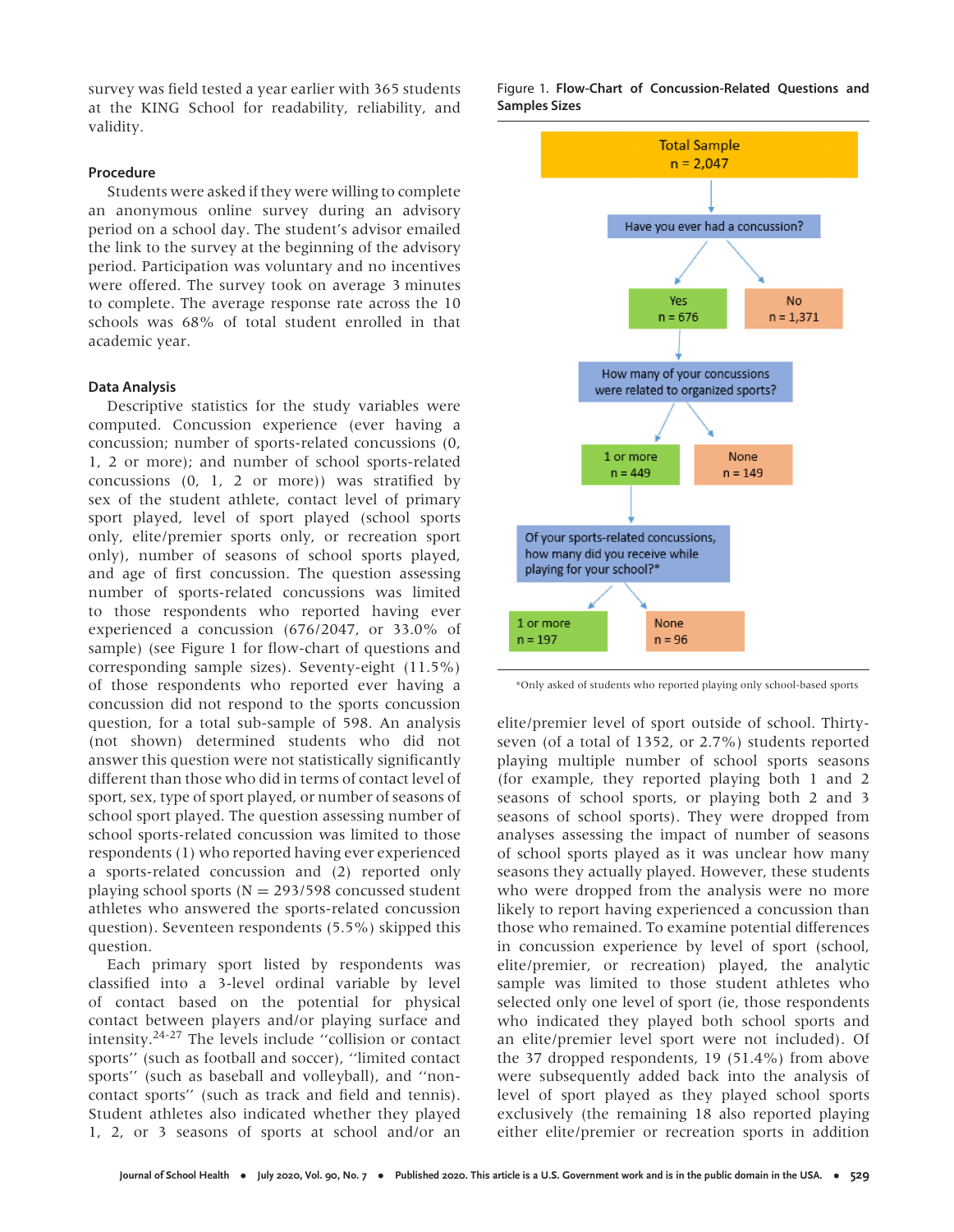to multiple seasons of school sports). Again, these students who were dropped from the analysis were no more likely to report having experienced a concussion than those who remained.

Additionally, to determine whether there was an impact of the number of seasons of school sports played, we categorized those who played school sports into 1 season, 2 seasons, or 3 seasons. Finally, we examined the association between age of first concussion and number of sports-related concussions (no sports-related concussions, 1 sportsrelated concussion, or 2 or more sports-related concussions), and number of school sports-related concussions (no school sports-related concussion, 1 school sports-related concussion, or 2 or more school sports-related concussions). The analysis of the number of school sports-related concussions was restricted to those students who report playing school sports and those who reported sustaining at least one sports-related concussion  $(N = 293)$ .

The statistical package SAS version 9.4 (Cary, NC) and IBM SPSS version 26 were. To determine whether concussion experience was associated with sex, contact level of primary sport, level of sport played, and number of seasons of school sports played, *χ*<sup>2</sup> tests or Fisher's exact tests (when comparisons included cell sizes *<*5) were conducted. To examine the association between concussion experience and age of first concussion, a one-way ANOVA test (or a non-parametric Welch's ANOVA) was conducted. When overall statistical significance occurred between groups, a proportions tests with a Bonferroni correction were applied for  $\chi^2$  or Fisher's exact tests while a Games-Howell post hoc test with a Bonferroni correction was applied to significant ANOVA tests, due to not meeting the homogeneity of variances assumption. Effect sizes were also computed for each  $\chi^2$  and ANOVA test using Cramer's V or partial Eta-square and interpreted in accordance with Cohen.28 An r of .1 represents a small effect size, an r of .3 represents a medium effect size, and an r of .5 represents a large effect size.<sup>28</sup>

Finally, to assess for any effect of clustering of the schools on the 3 outcomes, we performed an intra-cluster correlation investigation using a generalized linear mixed logistic regression model for the estimation of the covariance parameter for the correlation of school.<sup>29-31</sup> Also, a generalized linear mixed Poisson approach was used to check the consistency of the results. We found any observed school effect was low, ie, 1%-20% of the variation comes from the schools. Therefore, accounting for autocorrelation in our analyses was not necessary.

#### **RESULTS**

The sample was relatively evenly split between boys  $(47.8\%)$  and girls  $(52.2\%)$  and across the 4 high school grades (Table 1). The students indicated that they played a large variety of sports. About 14.0% of student athletes played soccer as their primary sport, 10.2% played lacrosse, 9.4% played tennis, 7.8% played basketball, and smaller percentages played other sports. When asked at what level they play sports, 88.0% reported playing only school-based sports, 8.1% only played a premier/elite level of sport outside of school, and 3.8% only played at a recreational level. When looking further at the students who played only school-based sports, about one-quarter (26.0%) reported playing one season, 37.0% played 2 seasons, and 37.1% played 3 seasons.

Overall, one third (33.0%) of the students who played a sport or engaged in a recreational activity reported having experienced a concussion at some point in their lifetimes. Of these students, the mean age of first concussion was 9.5 (Table 2). Just over half of students (55.1%) who had sustained a concussion in their lifetime reported experiencing their first concussion between the ages of 10-15 while a smaller proportion (44.9%) sustained their first concussion before the age of 10. No students reported sustaining their first concussion after the age of 15. Sex (p *<* .0001), contact level of primary sport  $(p < .0001)$ , level of sport played  $(p = .04)$ , and number of seasons of school sports played  $(p = .03)$  were significantly associated with ever having had a concussion (Table 2). However, the practical significance of these effects were all low, ranging from a Cramer's V of 0.06 to 0.12. Post hoc analyses suggested that a greater proportion of boys than girls reported ever having had a concussion, a higher percentage of students who reported playing a contact sport as their primary sport reported having had a concussion compared to students who played a limited contact sport or a non-contact sport; and a lower percentage of students who played one season of school sports had sustained a concussion than students who played 2 seasons. After correcting for multiple comparisons, there were no statistically significant pair-wise differences in reporting ever having had a concussion by level of sport.

Of the students who reported ever experiencing a concussion, approximately three fourths reported that at least one concussion was sports-related (Table 1). About 4 in 10 (43.3%) had experienced 1 sportsrelated concussion and 31.8% experienced 2 or more sport-related concussions. In the bivariate analyses, sex  $(p = .03)$ , contact level of primary sport played  $(p < .0001)$ , level of sport played  $(p = .04)$ , and age of first concussion (p *<* .0001) were significantly associated with the number of sports-related concussions experienced (Table 2). The Cramer's V for all of these tests were 0.21 or lower, indicating a small effect size. Post-hoc analyses suggested that a higher percentage of boys than girls reported experiencing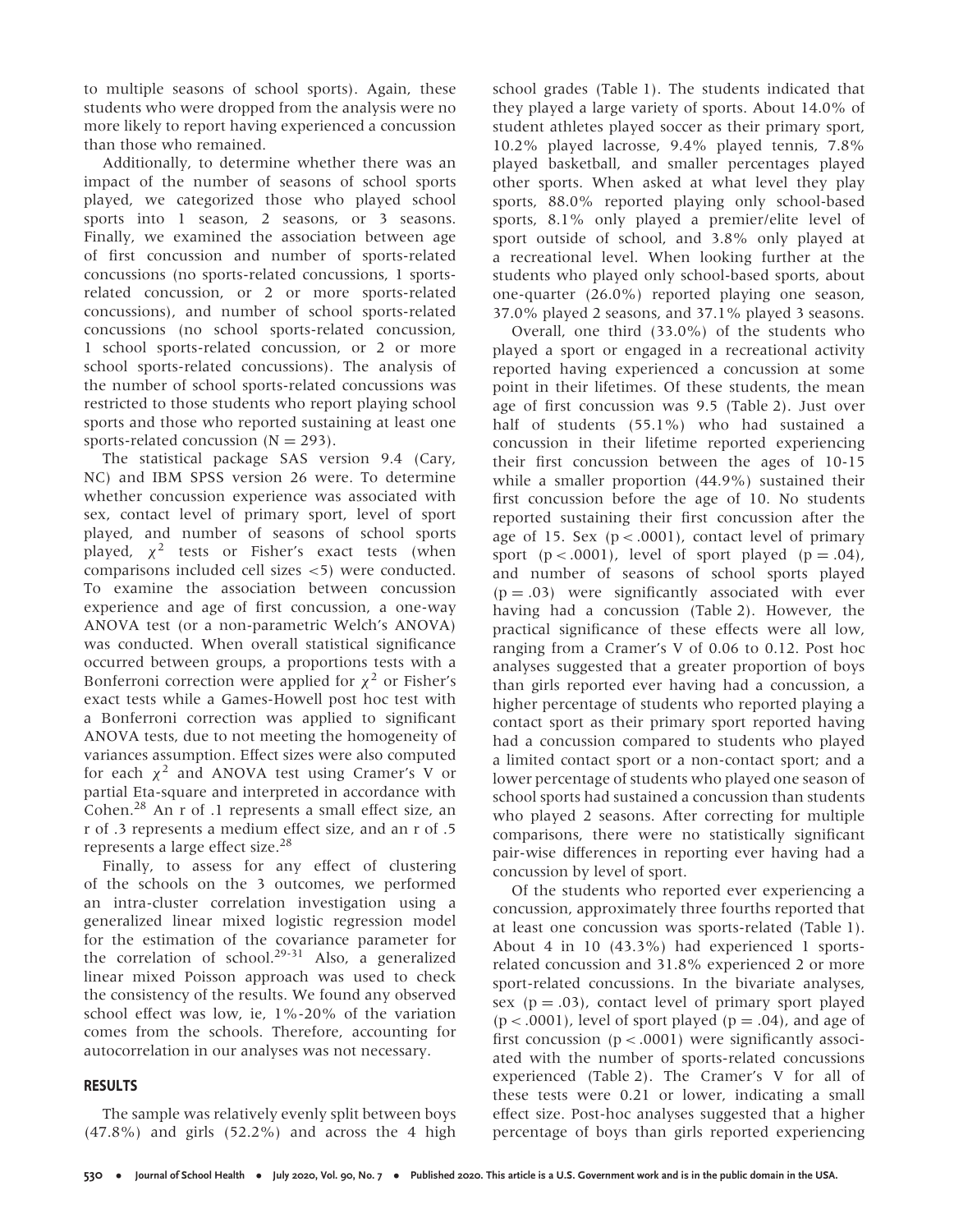Table 1. **Description of Sample and Self-Reported Characteristics**

|                                                                                                | Frequency | Percent |
|------------------------------------------------------------------------------------------------|-----------|---------|
| Sex                                                                                            |           |         |
| Male                                                                                           | 979       | 47.8    |
| Female                                                                                         | 1068      | 52.2    |
| Total                                                                                          | 2047      | 100.0   |
| Grade in school                                                                                |           |         |
| Freshman                                                                                       | 664       | 32.4    |
| Sophomore                                                                                      | 493       | 24.1    |
| Junior                                                                                         | 452       | 22.1    |
| Senior                                                                                         | 438       | 21.4    |
| Total                                                                                          | 2047      | 100.0   |
| Primary sport                                                                                  |           |         |
| Soccer                                                                                         | 286       | 14.0    |
| Lacrosse                                                                                       | 208       | 10.2    |
| Tennis                                                                                         | 192       | 9.4     |
| Basketball                                                                                     | 159       |         |
|                                                                                                | 122       | 7.8     |
| Hockey                                                                                         |           | 6.0     |
| Crew                                                                                           | 122       | 6.0     |
| <b>Cross Country</b>                                                                           | 101       | 4.9     |
| Squash                                                                                         | 98        | 4.8     |
| Volleyball                                                                                     | 104       | 5.1     |
| Baseball                                                                                       | 79        | 3.9     |
| Other                                                                                          | 576       | 28.1    |
| Level of sports played*                                                                        |           |         |
| School sport only <sup>t</sup>                                                                 | 1352      | 88.0    |
| Premier/elite only                                                                             | 125       | 8.1     |
| Recreation only                                                                                | 59        | 3.8     |
| How many seasons of school sports played <sup>#</sup>                                          |           |         |
| One season                                                                                     | 346       | 26.0    |
| Two seasons                                                                                    | 493       | 37.0    |
| Three seasons                                                                                  | 494       | 37.1    |
| Ever experienced a concussion                                                                  |           |         |
| Yes                                                                                            | 676       | 33.0    |
| No                                                                                             | 1371      | 67.0    |
| Age of first concussion (years) <sup>§,  ,¶</sup>                                              |           |         |
| $0 - 4$                                                                                        | 43        | 6.7     |
| $5 - 9$                                                                                        | 247       | 38.2    |
| $10 - 15$                                                                                      | 356       | 55.1    |
| Number of concussions that were sports-related    , #, **                                      |           |         |
| None                                                                                           | 149       | 24.9    |
| $\mathbf{1}$                                                                                   | 259       | 43.3    |
| 2 or more                                                                                      | 190       | 31.8    |
| Number of sports-related concussions sustained while playing for school <sup>tt,#4,55,11</sup> |           |         |
|                                                                                                |           |         |
| None                                                                                           | 96        | 32.8    |
| $\mathbf{1}$                                                                                   | 139       | 47.4    |
| 2 or more                                                                                      | 58        | 19.8    |

∗Excludes students who indicated they played more than one level of sports, eg, those who played both school and elite/premier sports.

†Includes students who gave multiple responses to the question ''how many seasons of school sports played'' as the inability to interpret number of seasons did not affect the ability to determine they participated only in school sports.

‡Students who gave multiple responses to the question were excluded because we were unable to interpret their responses to the question.

§Question wording: How old were you when you think you sustained your first concussion?

||Only includes students who answered ''yes'' to ''have you ever had a concussion?''

¶30 students who answered yes to ''have you ever had a concussion?'' did not answer this question.

#Question wording: How many of your concussions were related to organized sports (ie, team sports)?

∗∗78 students (11.5%) who answered yes to ''have you ever had a concussion?'' did not answer this question.

††Question wording: of your sports-related concussions, how many did you receive while playing for your school?

‡‡Only includes students who indicated they had received at least one sports-related concussion in the ''how many of your concussions were related to organized sports (ie, sports teams)?'' question.

§§17 students (5.5%) who answered affirmed that they had at least one sports-related question did not answer this question.

¶¶Limited to students who reported playing only school sports (any number of seasons).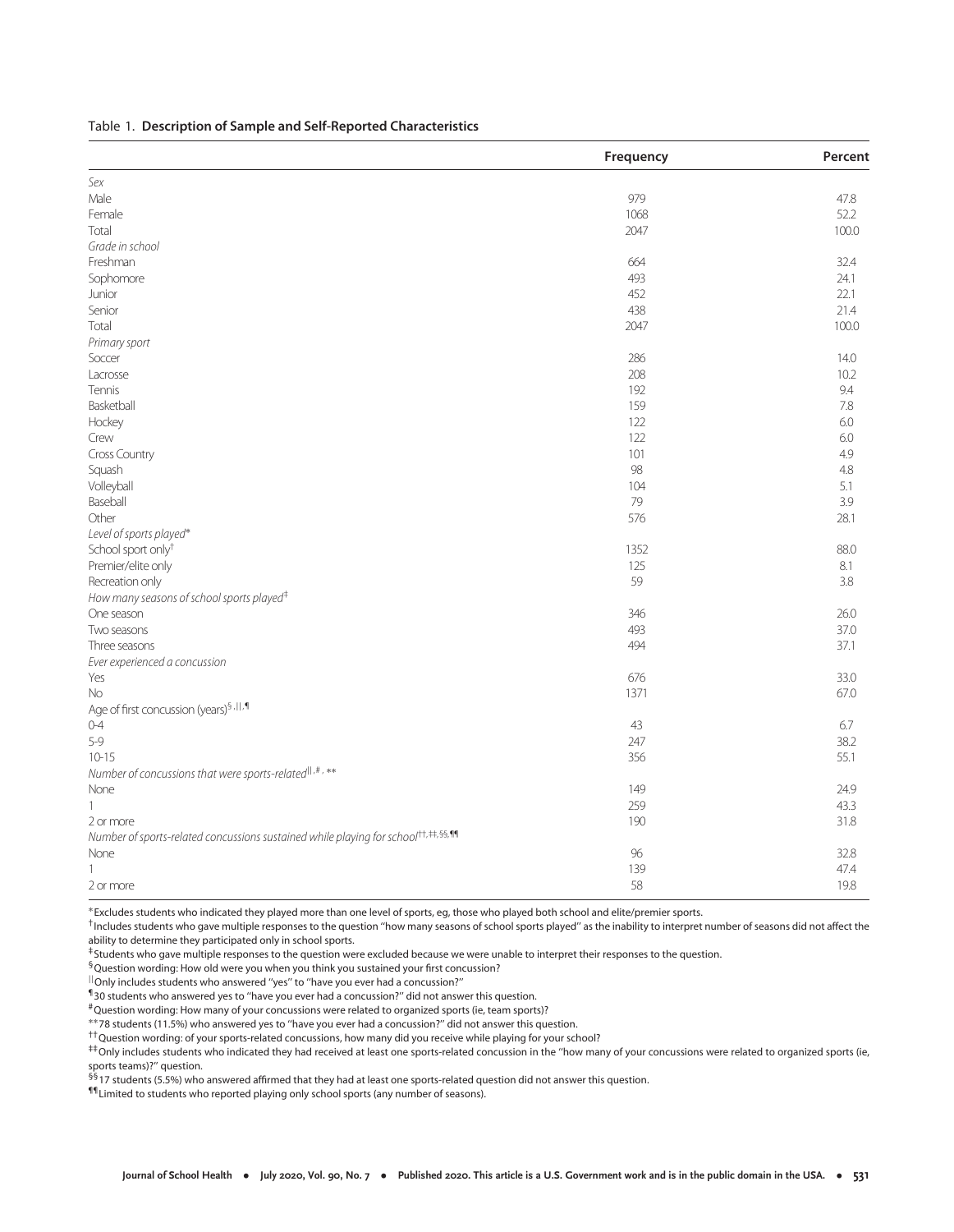| evel of Sport Played, and Age of First Concussion.      |                          |                          |                                                   |                                               |            |                      |                          |                        |                               |                    |                                                                            |                                        |         |                                          |  |
|---------------------------------------------------------|--------------------------|--------------------------|---------------------------------------------------|-----------------------------------------------|------------|----------------------|--------------------------|------------------------|-------------------------------|--------------------|----------------------------------------------------------------------------|----------------------------------------|---------|------------------------------------------|--|
|                                                         |                          |                          | a concussion ( $n = 2,047$ )*<br>Ever experienced |                                               |            |                      |                          |                        |                               |                    | concussions (n = $598$ )* $\cdot$ <sup>†</sup><br>Number of sports-related |                                        |         |                                          |  |
|                                                         | Yes                      |                          | å                                                 | $(\chi^2$ or one-way<br><b>Test statistic</b> |            | Effect size          | None                     |                        | One                           |                    | or more<br>Two                                                             | $(\chi^2$ or one-way<br>Test statistic |         | (Crameris V or<br>Effect size<br>partial |  |
|                                                         | ℅<br>z                   | z                        | ್ಗೆ                                               | ANOVA)                                        |            | p-value (Cramer's V) | z                        | ৡ                      | z                             | ℅                  | z                                                                          | <b>ANOVA)</b><br>ৡ                     | p-value | Eta-square)                              |  |
| Š                                                       |                          |                          |                                                   | 27.46                                         | <.0001     | 0.12                 |                          |                        |                               |                    |                                                                            | 7.06                                   | S       | $\overline{0.11}$                        |  |
| Male                                                    | 379 38.7                 | 600                      | 61.3                                              |                                               |            |                      | 76                       | 22.5                   | $\sqrt{40}$                   |                    | 122                                                                        | 36.1                                   |         |                                          |  |
| Female                                                  | 27.8<br>797              | 771                      | 72.2                                              |                                               |            |                      | 73                       | 28.1                   | 119                           | 41.4<br>45.8       | 68                                                                         | 26.2                                   |         |                                          |  |
| Contact level of primary sport                          |                          |                          |                                                   | 29.81                                         | < .0001    | 0.12                 |                          |                        |                               |                    |                                                                            | 51.25                                  | 0001    | 0.21                                     |  |
| Contact                                                 | 367 39.1                 | 572                      | 60.9                                              |                                               |            |                      | 49                       | 14.8                   |                               | 45.9               | 130                                                                        |                                        |         |                                          |  |
| Limited contact                                         | 136 29.6                 | 324                      | $70.4\,$                                          |                                               |            |                      | 36                       | 30.0                   | 52 53                         |                    | $\infty$                                                                   | 39.3°<br>25.0<br>20.4                  |         |                                          |  |
| Non-contact                                             | 26.7<br>173              | 475                      | 73.3                                              |                                               |            |                      | $\mathcal{R}$            |                        |                               | 45.0<br>36.1       | $\infty$                                                                   |                                        |         |                                          |  |
| evel of sport played                                    |                          |                          |                                                   | 641                                           | Ř          | 80.0                 |                          |                        |                               |                    |                                                                            | 10.07                                  | Ř       | 0.11                                     |  |
| School only#                                            | 428 31.7                 | 924                      | 68.3                                              |                                               |            |                      | $\overline{\infty}$      |                        | 171                           |                    | 122                                                                        |                                        |         |                                          |  |
| Elite only                                              | 40.8<br>51               | $\overline{\mathcal{A}}$ | 59.2                                              |                                               |            |                      | $\overline{4}$           | 21.7**<br>33.3<br>50.0 | $\overset{\infty}{=}$ $\circ$ | 45.7<br>429<br>429 | $\subseteq$                                                                | 32.6<br>23.8<br>7.1                    |         |                                          |  |
| Recreation only                                         | 23.7<br>$\overline{4}$   | 45                       | 76.3                                              |                                               |            |                      | $\overline{\phantom{0}}$ |                        |                               |                    |                                                                            |                                        |         |                                          |  |
| Number of seasons of school sports played <sup>11</sup> |                          |                          |                                                   | 7.12                                          | S          | 0.07                 |                          |                        |                               |                    |                                                                            | 3.68                                   | 45      | 0.07                                     |  |
| de<br>G                                                 | $90\ 26.0^{+1}$ 256      |                          | 74.0#                                             |                                               |            |                      |                          | 26.0                   |                               |                    |                                                                            |                                        |         |                                          |  |
| Two                                                     | 34.5<br>$\overline{170}$ | 323                      | 65.5                                              |                                               |            |                      | $\frac{20}{27}$          | 18.0                   | $\frac{1}{2}$                 | $484$<br>$254$     | 23                                                                         | 29.3<br>25.2<br>25.2                   |         |                                          |  |
| Three                                                   | 32.6<br>$\overline{6}$   | 333                      | $67.4$                                            |                                               |            |                      | $33$                     | 23.2                   | 59                            |                    | $50\,$                                                                     |                                        |         |                                          |  |
|                                                         |                          | Mean                     | $\mathcal{S}$                                     | $\lessgtr$                                    | $\lessgtr$ |                      | Mean                     | $\mathbb{S}$           | Mean                          | $\overline{S}$     | Mean                                                                       | 14.66<br>$\Im$                         | 0001    | 0.04                                     |  |
| Age of first concussion                                 |                          |                          |                                                   |                                               |            |                      | 93                       | 32                     | 10.2                          | 26                 | 89                                                                         | 2.6                                    |         |                                          |  |

Age of first concussion

Table 2. Bivariate Associations of Sport-Related, and School Sport-Related Concussion Experience, by Sex, Contact Level of Primary Sport, Number of Seasons of Sport Played, Table 2. Bivariate Associations of Sport-Related, and School Sport-Related Concussion Experience, by Sex, Contact Level of Primary Sport, Number of Seasons of Sport Played,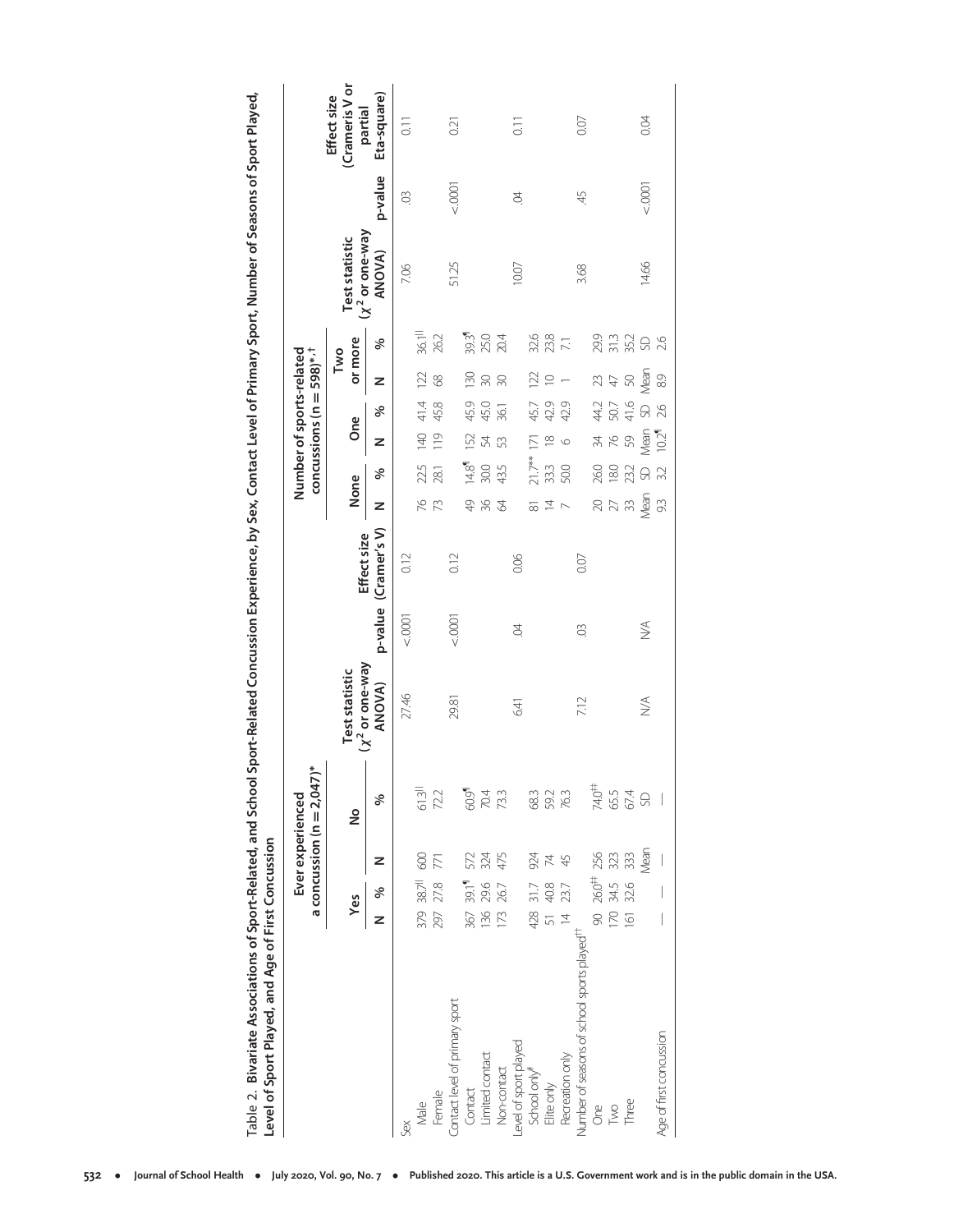|                                                         | None           |              | One                 |       |                                                                                    | Two or more              |                                                      |            |                                                   |
|---------------------------------------------------------|----------------|--------------|---------------------|-------|------------------------------------------------------------------------------------|--------------------------|------------------------------------------------------|------------|---------------------------------------------------|
|                                                         | z              | ಸಿ           | z                   | శ     | z                                                                                  | ್ಗೆ                      | $(\chi^2$ or one-way ANOVA)<br><b>Test statistic</b> | p-value    | Effect size (Cramer's V<br>or partial Eta-square) |
| Š                                                       |                |              |                     |       |                                                                                    |                          | 4.48                                                 | $\equiv$   | 0.12                                              |
| Male                                                    | 57             | 35.6         | 2                   | 41.9  |                                                                                    | 225                      |                                                      |            |                                                   |
| Female                                                  | 39             | 29.3         |                     | 54.1  | 86                                                                                 | 16.5                     |                                                      |            |                                                   |
| Contact level of primary sport                          |                |              |                     |       |                                                                                    |                          | 3.18                                                 | 53         | 0.07                                              |
| Contact                                                 | 6              | 33.9         | $\overline{\infty}$ | 45.0  |                                                                                    |                          |                                                      |            |                                                   |
| Limited contact                                         | $\overline{2}$ |              | $\approx$           | 45.6  | $\frac{8}{2}$                                                                      | 21.1                     |                                                      |            |                                                   |
| Non-contact                                             | $\overline{4}$ | 36.8<br>25.0 | $\approx$           | 57.1  | $\subseteq$                                                                        | 17.9                     |                                                      |            |                                                   |
| Level of sport played<br>School only#                   |                |              |                     |       |                                                                                    |                          | $\lessgtr$                                           | $\lessgtr$ |                                                   |
|                                                         |                |              |                     |       | I                                                                                  |                          |                                                      |            |                                                   |
| Elite only                                              |                |              |                     |       | I                                                                                  |                          |                                                      |            |                                                   |
| Recreation only                                         |                |              |                     |       | $\overline{\phantom{a}}$                                                           | $\overline{\phantom{a}}$ |                                                      |            |                                                   |
| Number of seasons of school sports played <sup>11</sup> |                |              |                     |       |                                                                                    |                          | 147                                                  | 83         | 0.05                                              |
| One                                                     | $\overline{0}$ | 33.3         | 28                  | 49.1  |                                                                                    | 17.5                     |                                                      |            |                                                   |
| $\overline{\mathbb{I}}\mathsf{wo}$                      | $38$           | 30.9         | 8                   | 50.4  |                                                                                    | 187                      |                                                      |            |                                                   |
| Three                                                   | $\frac{8}{2}$  | 34.9         | 47                  | 43.1  | $\begin{array}{c} \square \; \square \\ \square \; \square \; \square \end{array}$ | 22.0                     |                                                      |            |                                                   |
|                                                         | Mean           | S            | Mean                | $G_4$ | Mean                                                                               | SD 35                    | 8.07                                                 | .0005      | 0.05                                              |
| Age of first concussion                                 | 94             | 25           | 10.5 <sup>§§</sup>  |       | 94                                                                                 |                          |                                                      |            |                                                   |

§Only includes students who answered indicated that had at least one sports-related concussion. Data are missing from 5.5% (n 17) of respondents.

 $\mathsf{I}$ Significantly different than the other category at  $p < .05$  level.

¶significantly different than the both other category at p < .05 level.<br>#Includes students who indicated they played more than one category of school sports, e.g. both 1 and 2 seasons of school sports.<br>#Mcludes students w ll Significantly different than the other category at p < .05 level.<br>¶Significantly different than the both other category at p < .05 level.<br>"Includes students who indicated they played more than one category of school s

∗∗Significantly different than the last category at p *<* .05 level.

††Students who gave multiple responses to the question "how many seasons of school sports played?" were excluded because we were unable to interpret their responses to the question.

‡‡Significantly different than the second category at p *<* .05 level. §§Significantly different than the none category at p *<* .05 level.

Table 2. **Continued**

Table 2. Continued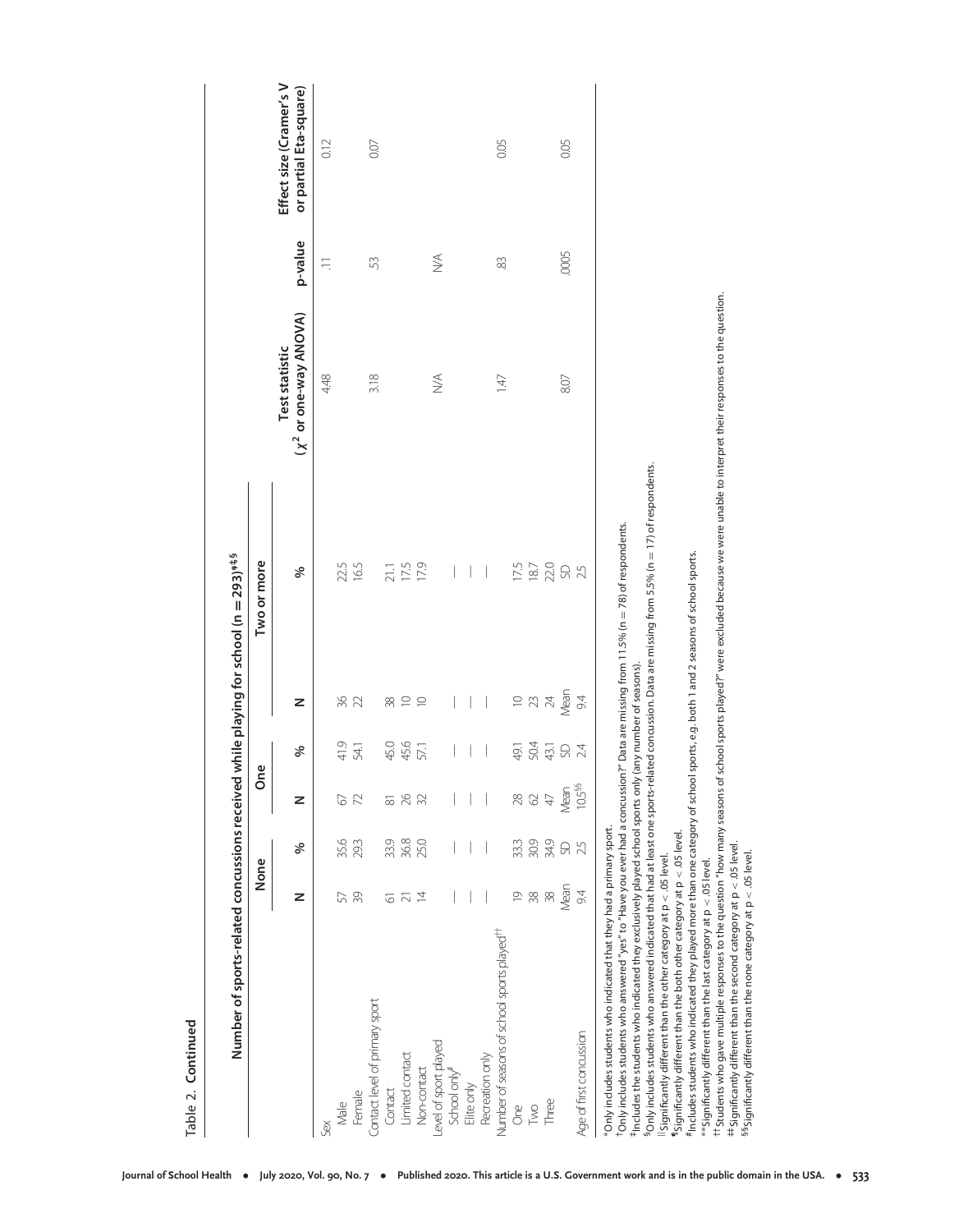2 or more sports-related concussions, a higher percentage of students who played contact sports as their primary sports reported experiencing 2 or more sports-related concussions than students who played limited contact or non-contact sports, and a smaller percentage of student athletes who played only school sports reported no sports-related concussions than student athletes who played only recreation sports. Post hoc tests also suggested that the mean age among those with 1 concussion was significantly higher compared to those with no concussions and those with 2 or more concussions; however, the overall effect size was small (partial Eta-square  $= 0.04$ ). Number of seasons of school sports played among students who played school sports  $(p = .45)$  was not significantly associated with the number of sports-related concussions.

Among students who self-reported they sustained at least one sports-related concussion, about half were while playing a school sport (Table 1). Nearly 4 in 10 (39.3%) reported one school sports-related concussion while 15.5% reported 2 or more school sports-related concussions. Sex  $(p = .11)$ , contact level of primary sport ( $p = .53$ ), and number of seasons of school sports played ( $p = .83$ ) were not significantly associated with experiencing a sport-related concussion while playing for their school (Table 2). Age of first concussion was statistically significantly associated with having sustained a concussion while playing a school sport  $(p = .0005)$  but the effect size was small (partial Eta-square  $= 0.05$ ). Post hoc analyses suggested the mean age among those with one school sports-related concussion was higher compared to those with no school sports-related concussions.

#### **DISCUSSION**

Most prior descriptive epidemiological surveillance of sports- and recreation-related concussions in youth has been conducted among public school students,<sup>32</sup> but this study demonstrated private high school student athletes are also at risk of experiencing concussions. A 2018 study of high school students reported that about 1 in 5 who played on at least 1 sports team had sustained a concussion in the past 12 months.<sup>9</sup> Out of 2047 high school student athletes in this sample, one third reported a concussion history. Of note, however, the composition of sports in this sample is different than what is seen in most public and private high schools. For example, football, the most commonly played sport among high school boys, was not even ranked in the top 10 for the primary sport played among student athletes in this sample, while other traditionally less popular sports, such as crew and squash, were more popular in this setting.33 The popularity of these sports is likely attributable to the unique setting of these schools in this particular region.

This study also reiterated certain factors associated with a student having sustained a concussion in their lifetime. Male students,  $6-8$  those who played contact sports,<sup>34</sup> and students who played 2 seasons of sports at school (ie, more exposure) $9.35$  were more likely to report a concussion in their lifetime than other students.

The median age of first concussion in this sample of private high school student athletes was 9.5. A study conducted by Schmidt et al.<sup>36</sup> reported individuals who reported their first concussion during childhood (less than 10 years old) doubled the risk of sustaining a subsequent concussion compared to individuals who reported their first concussion during adolescence (10-18 years old). Due to an increased susceptibility for subsequent concussions, and often more severe outcomes after one has sustained an initial concussion, it is important that any youth with a suspected concussion be removed from play and evaluated by a health care provider and then follow return-to-learn and return-to-play protocols.

This study suggests private secondary schools require targeted prevention efforts. The Centers for Disease Control and Prevention (CDC) introduced a concussion education campaign in 2010 called CDC HEADS UP. This campaign provides free information and resources targeted specifically to youth athletes, parents, coaches, schools, and health care providers [\(www.cdc.gov/headsup\)](http://www.cdc.gov/headsup). Athletic trainers at private schools can encourage coaches and parents to take the free online training and provide customizable fact sheets to student athletes that outline what they should do if they suspect they have sustained a concussion. In a sample of college/university athletes, Guskiewicz et al.<sup>37</sup> suggested athletes with a history of concussions were more likely to experience a concussion in the future than athletes without such a history. Similarly, there is some evidence that a prior history of a TBI is a risk factor for a subsequent concussion in children.<sup>38</sup> It is therefore important to intervene earlier in athletic careers to prevent incident and additional concussions as it is known that children's outcomes are more severe and children take longer to recover from concussions than older adolescents and adults.<sup>13,14,39,40</sup>

Future research should expand upon this current study by surveying the concussion experience of private high school student athletes in different regions of the country to determine if the results reported here are generalizable to different parts of the United States. A direct comparison of the concussion risk among private versus public high school student athletes can also be pursued. Finally, longitudinal studies are warranted to determine if outcomes vary by sex, contact level, or level of sport played when concussion was sustained.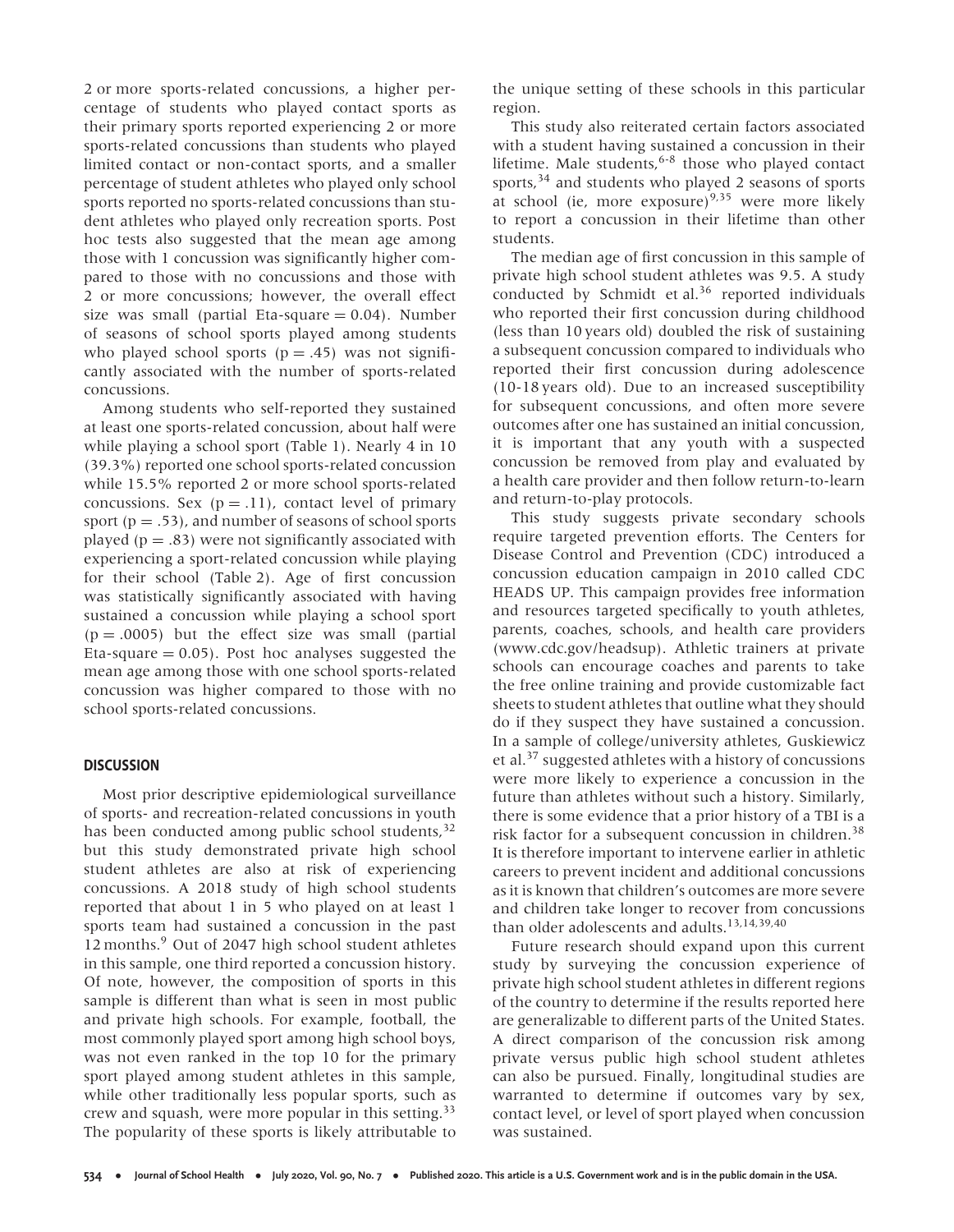#### **Limitations**

The data from this survey come from a convenience sample of private high school students in a cluster of schools in New England and New York. Therefore, the results may not be generalizable to other private high school students, and similar surveys should be conducted in different regions of the United States. Concussion experience was self-reported and may be subject to recall bias. For example, relatively recent TBIs and TBIs of greater severity may be more likely to be recalled. In addition, reported concussions were not validated, for example, through medical records or validated symptom inventory. Similarly, some of the wording of the questions left room for interpretation among the students. For example, the question ''How many seasons of sports do you play a year?'' might have been interpreted as the number of seasons of sports played during the school year or in a year on average. This may have slightly affected the findings in indeterminable ways. There was also no way to determine whether students might have played more than one sport in a season, or multiple seasons and/or level of one sport, which might have affected their concussion risk. Students who played both schoolbased sports and elite/premier sports, for example, may be at an increased risk of concussion than students who play one level of sport. This question should be examined in future research.

Additionally, it is important to consider how private schools in this particular sample may be different than public high schools and other private high schools in ways that influence concussion reporting. The schools in this study are a mixture of day schools and boarding schools. In addition, schools in this study have at least one full-time athletic trainer and several have 2, all of whom have been at the schools for at least 7 years. A large study of public and private high schools found that 35% of schools have full-time athletic training services and an additional 30% have part-time services.<sup>41</sup> Studies have further suggested the presence of athletic trainers at a school can influence - specifically increase - concussion reporting among students.<sup>32,42</sup> Studies have suggested that athletic trainers may be better at identifying potential symptoms of a concussion after an injury has occurred than coaches.43 Additionally, students attending schools with athletic trainers are also more likely to have a greater level of concussion knowledge<sup>44</sup> and generally have access to a higher level of resources.<sup>45</sup> Furthermore, each school in the sample has had a concussion management policy in place for at least 6 years, and a concussion education component for students, coaches, and parents. Thus, in this study students may have been particularly sensitized to the concussion issue and aware of the importance of reporting concussions. The approach to concussion reporting, the presence of full-time athletic trainers,

and the attention to injury among this sample of 10 schools represents the best case scenario and is likely not representative of American high schools generally.<sup>46</sup> Moreover, students at the schools in this sample are required to play at least one sport or recreational activity; indeed, about 50% of the students in this sample played 2 or 3 seasons of school sports, and may be at an increased risk for exposure to head impacts. For these reasons, the lifetime concussion prevalence in this sample may neither be generalizable nor comparable to that seen in other studies.

Finally, it is important to note while many of the variables in this study were statistically significantly related to having sustained a concussion, none showed a practically significant relationship as judged by their effect sizes. This fact should provide context when interpreting the relationships between sex, contact level of sport played, and level of sport played with reported concussions among these student athletes.

#### **IMPLICATIONS FOR SCHOOL HEALTH**

Despite playing a different composition of high school sports, private preparatory high school student athletes, just as other student athletes, are at risk of sustaining concussions. It is important to encourage these student athletes to report their potential injuries to their coaches, parents, and health care providers in order to receive prompt and appropriate treatment to lessen possible long-term consequences. Concussion prevention strategies particular to the private school setting and the less common sports seen in this population (for example crew, squash) may be needed.

In addition, the findings from this report suggest a need for ongoing educational initiatives addressing concussion risk associated with school-based sports. Previous research has shown that more effort needs to be put into developing strategies to improve concussion-related knowledge, attitudes, and behaviors.47 Our findings have a number of implications for policy and practice regarding school health. Private schools may consider taking the following actions in bullets below to help prevent the occurrence of concussion among their students:

• Develop messages informing student athletes about the risks of concussion. While studies have shown that youth and high school students have a high level of awareness and knowledge about concussion,48,49 adolescent athletes are also likely to ''under-appreciate'' the risk and seriousness of concussion.50,51 It is thus important for students to recognize the detrimental effects that concussions can have on their physical, academic, emotional, and social health. Private school athletic programs may consider adopting a formalized concussion education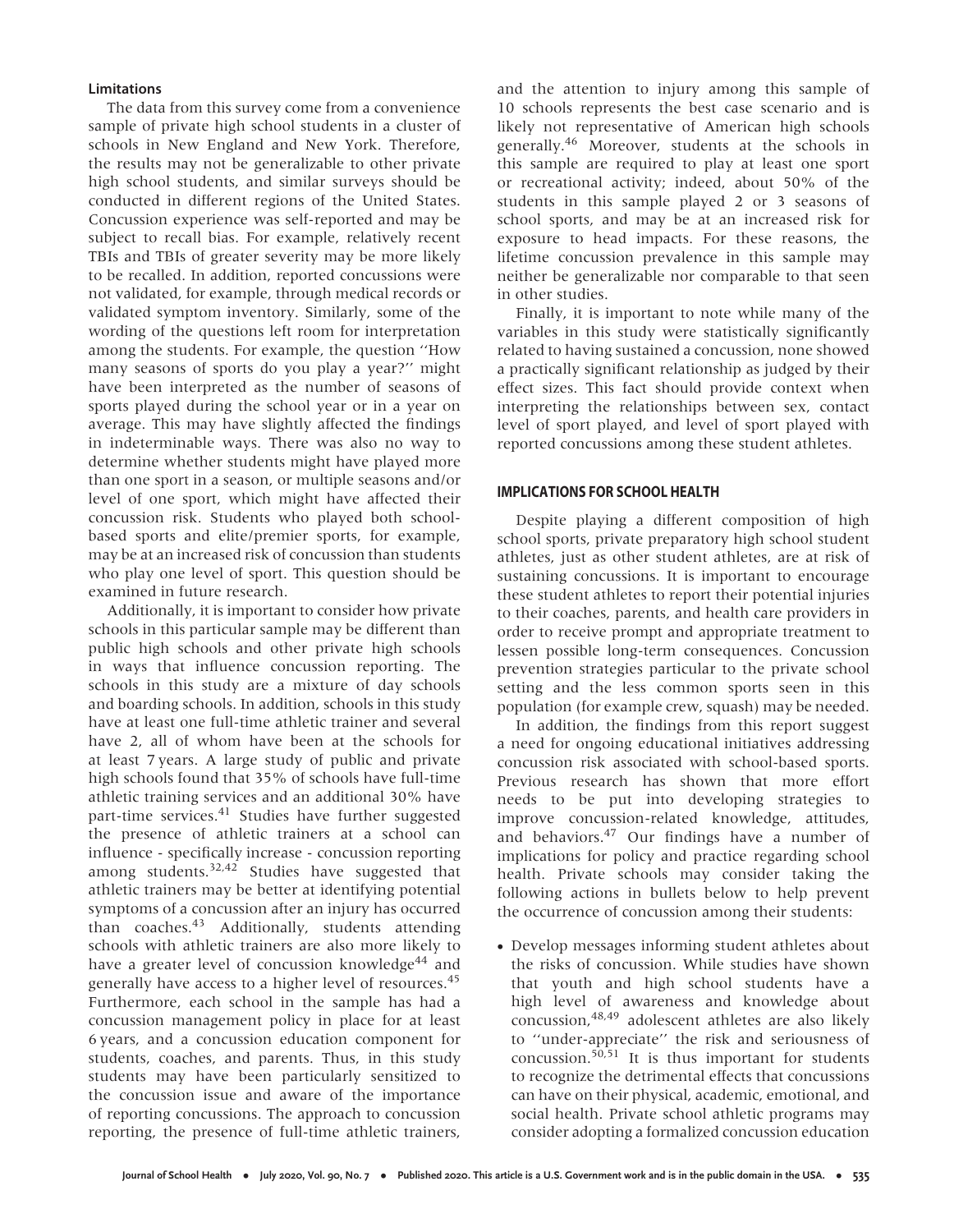program for their students, such as the CDC HEADS UP intiative.<sup>52</sup>

- Advocate for coaches and parents to encourage student athletes to follow the rules of play. Previous research has found that a substantial proportion of sports-related injuries in high school athletes are due to illegal activity; this proportion is especially high in soccer and often results in concussions.<sup>53</sup> It is therefore important that students are mandated to follow the rules of their sport and that those coaching and cheering on these athletes support sportsmanship in order to promote player safety.
- Encourage referees to enforce the rules for their sport. Referees and other sports officials help maintain standards of play during athletic events.<sup>54</sup> Because a number of sports-related injuries are due to activities that are against the rules,  $53$  referees who enforce the rules of their sports may reduce the possibility of such injuries.<sup>55</sup>

All these actions may help to decrease the incidence and severity of concussions among private high school students.

#### **Human Subjects Approval Statement**

This research was reviewed and approved by the Institutional Review Board at the Connecticut Children's Medical Center.

#### **Conflict of Interest**

All authors of this article declare they have no conflicts of interest.

#### **REFERENCES**

- 1. National Federation of State High School Associations. 2017- 2018. High School Athletics Participation Survey 2017. Available at: [https://www.nfhs.org/media/1020205/2017-18\\_](https://www.nfhs.org/media/1020205/2017-18_hs_participation_survey.pdf) [hs\\_participation\\_survey.pdf.](https://www.nfhs.org/media/1020205/2017-18_hs_participation_survey.pdf) Accessed September 3, 2019.
- 2. US Centers for Disease Control and Prevention. The association between school-based physical activity, including physical education, and academic performance. 2010. Available at: [https://www.cdc.gov/healthyyouth/health\\_and\\_academics/](https://www.cdc.gov/healthyyouth/health_and_academics/pdf/pa-pe_paper.pdf) [pdf/pa-pe\\_paper.pdf.](https://www.cdc.gov/healthyyouth/health_and_academics/pdf/pa-pe_paper.pdf) Accessed September 3, 2019.
- 3. DatalysCenter. Sports facts: benefits of youth sports. 2014. Available at: [https://www.datalyscenter.org/sites/datalyscenter](https://www.datalyscenter.org/sites/datalyscenter.org/files/Benefits_of_Youth_Sports.pdf) [.org/files/Benefits\\_of\\_Youth\\_Sports.pdf.](https://www.datalyscenter.org/sites/datalyscenter.org/files/Benefits_of_Youth_Sports.pdf) Accessed September 3, 2019.
- 4. Prasad DS, Das BC. Physical inactivity: a cardiovascular risk factor. *Indian J Med Sci*. 2009;63(1):33-42.
- 5. US Centers for Disease Control and Prevention. What is a concussion? 2017. Available at: [https://www.cdc.gov/headsup/](https://www.cdc.gov/headsup/basics/concussion_whatis.html) [basics/concussion\\_whatis.html.](https://www.cdc.gov/headsup/basics/concussion_whatis.html) Accessed March 3, 2017.
- 6. Veliz P, McCabe SE, Eckner JT, Schulenberg JE. Prevalence of concussion among US adolescents and correlated factors. *JAMA*. 2017;318(12):1180-1182.
- 7. Taylor CA, Bell JM, Breiding MJ, Xu L. Traumatic brain injury-related emergency department visits, hospitalizations, and deaths — United States, 2007 and 2013. *MMWR Morb Mortal Wkly Rep*. 2017;66(9):1-16.
- 8. Coronado VG, Haileyesus T, Cheng TA, et al. Trends in sports- and recreation-related traumatic brain injuries related in US emergency departments: the National Electronic Injury Surveillance System-all Injury Program (NEISS-AIP) 2001- 2012. *J Head Trauma Rehabil*. 2015;30(3):185-197.
- 9. Depadilla L, Miller GF, Jones SE, Peterson AB, Breiding MJ. Self-reported concussions from playing a sport or being physically active among high school students—United States, 2017. *MMWR Morb Mortal Wkly Rep*. 2018;67(24):682-685.
- 10. Giza CC, Hovda DA. The new neurometabolic cascade of concussion. *Neurosurgery*. 2014;75(suppl 4):S24-S33.
- 11. Buzzini SRR, Guskiewicz KM. Sport-related concussion in the young athlete. *Curr Opin Pediatr*. 2006;18(4):376-382.
- 12. McCrory P, Meeuwisse W, Dvorak J, et al. Consensus statement on concussion in sport— the 5th international conference on concussion in sport held in Berlin, October 2016. *Br J Sports Med*. 2017;51(11):838-847.
- 13. McCrory P, Meeuwisse WH, Aubry M, et al. Consensus statement on concussion in sport: the 4th international conference on concussion in sport held in Zurich, November 2012. *Br J Sports Med*. 2013;47(5):250-258.
- 14. Williams RM, Puetz TW, Giza CC, Broglio SP. Concussion recovery time among high school and collegiate athletes: a systematic review and meta-analysis. *Sports Med*. 2015;45(6):893-903.
- 15. Field M, Collins MW, Lovell MR, Maroon J. Does age play a role in recovery from sports-related concussion? A comparison of high school and collegiate athletes. *J Pediatr*. 2003;142(5):546- 553.
- 16. Davis GA, Anderson V, Babl FE, et al. What is the difference in concussion management in children as compared with adults? A systematic review. *Br J Sports Med*. 2017;51(12):949-957.
- 17. McKinlay A, Grace R, Horwood J, Fergusson D, MacFarlane M. Adolescent psychiatric symptoms following preschool childhood mild traumatic brain injury: evidence from a birth cohort. *J Head Trauma Rehabil*. 2009;24(3):221-227.
- 18. Comstock RD, Pierpoint LA, Arakkal A, Bihl JH. *National High School Sports-Related Injury Surveillance Study: 2017-2018 School Year*. Aurora, CO: Colorado School of Public Health; 2017. Available at: [http://www.ucdenver.edu/academics/colleges/](http://www.ucdenver.edu/academics/colleges/PublicHealth/research/ResearchProjects/piper/projects/RIO/Documents/2017-18.pdf) [PublicHealth/research/ResearchProjects/piper/projects/RIO/](http://www.ucdenver.edu/academics/colleges/PublicHealth/research/ResearchProjects/piper/projects/RIO/Documents/2017-18.pdf) [Documents/2017-18.pdf.](http://www.ucdenver.edu/academics/colleges/PublicHealth/research/ResearchProjects/piper/projects/RIO/Documents/2017-18.pdf) Accessed September 3, 2019.
- 19. Choy SP. *Public and Private Schools: How Do They Differ?* National Center for Education Statistics: Washington, D.C; 1997. Available at: [https://nces.ed.gov/pubs97/97983.pdf.](https://nces.ed.gov/pubs97/97983.pdf) Accessed September 3, 2019.
- 20. Allen J. *High School Sports: The Public vs. Private Debate*. Albany, NY: Times Union; 2016. Available at: [https://www.timesunion](https://www.timesunion.com/tuplus-local/article/High-school-sports-the-public-vs-private-debate-9215168.php) [.com/tuplus-local/article/High-school-sports-the-public-vs](https://www.timesunion.com/tuplus-local/article/High-school-sports-the-public-vs-private-debate-9215168.php)[private-debate-9215168.php.](https://www.timesunion.com/tuplus-local/article/High-school-sports-the-public-vs-private-debate-9215168.php) Accessed July 5, 2019.
- 21. Kennedy R. Athletics are not optional. 2019. Available at: [https://www.privateschoolreview.com/blog/athletics](https://www.privateschoolreview.com/blog/athletics-are-not-optional)[are-not-optional.](https://www.privateschoolreview.com/blog/athletics-are-not-optional) Accessed July 30, 2019.
- 22. Potteiger KL, Potteiger AJ, Pitney WA, Wright PM. An examination of concussion legislation in the United States. *Internet J Allied Health Sci Pract*. 2018;16(2):S80-S89.
- 23. Snedakar K. Pink concussions: female brain injury from sports, violence, military service. 2019. Available at: [http://www](http://www.pinkconcussions.com/) [.pinkconcussions.com/.](http://www.pinkconcussions.com/) Accessed June 6, 2019.
- 24. Mirabelli MH, Devine MJ, Singh J, Mendoza M. The preparticipation sports evaluation. *Am Fam Physician*. 2015;92(5):371- 376.
- 25. Mitchell JH, Haskell W, Snell P, Van Camp SP. Task force 8: classification of sports. *J Am Coll Cardiol*. 2005;45(8):1364-1367.
- 26. Moses S. Sports contact levels. 2018. Available at: [https://](https://fpnotebook.com/sports/Exam/SprtsCntctLvls.htm) [fpnotebook.com/sports/Exam/SprtsCntctLvls.htm.](https://fpnotebook.com/sports/Exam/SprtsCntctLvls.htm) Accessed May 24, 2018.
- 27. Rice SG. Medical conditions affecting sports participation. *Pediatrics*. 2008;121(4):841-848.